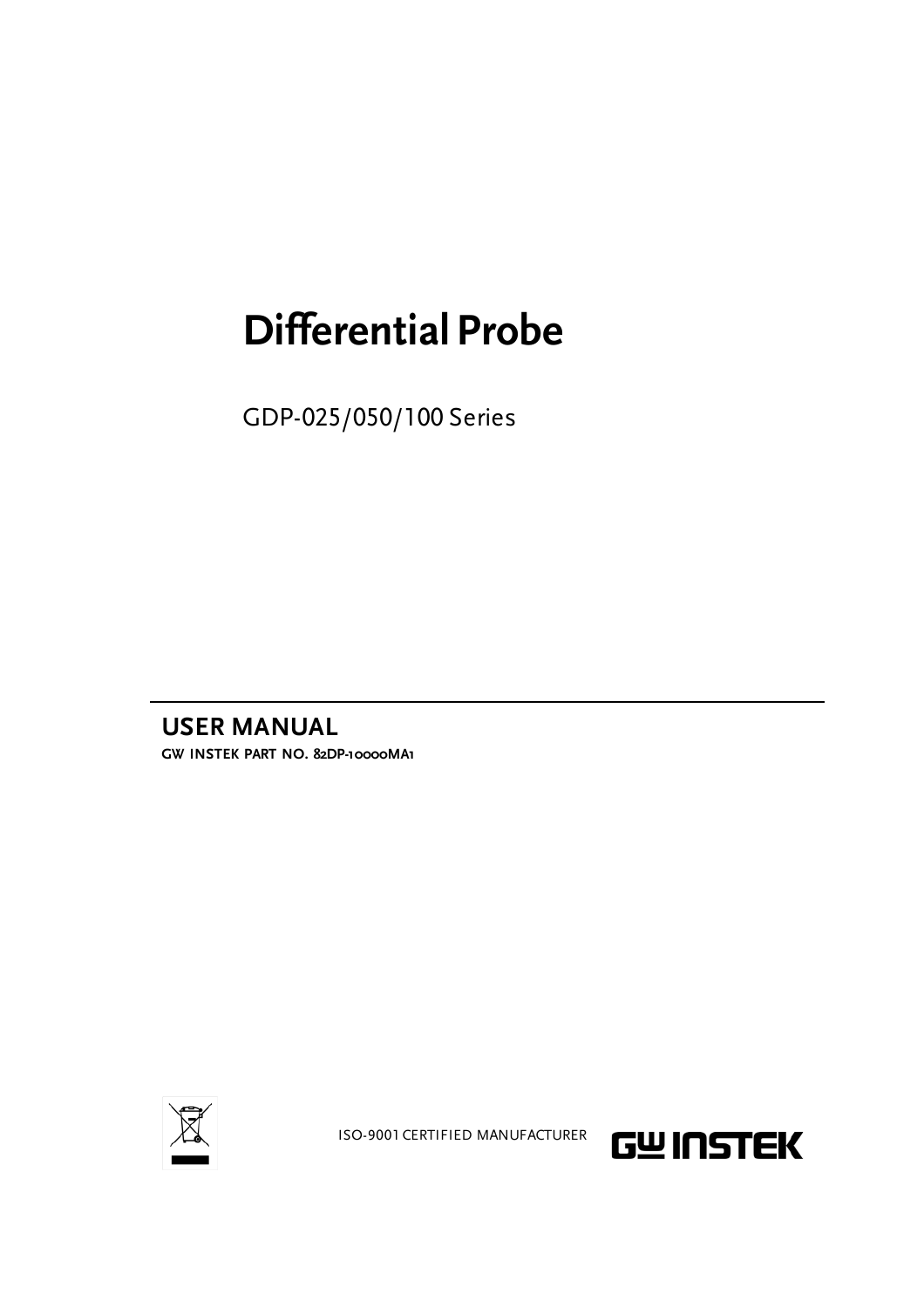This manual contains proprietary information, which is protected by copyright. All rights are reserved. No part of this manual may be photocopied, reproduced or translated to another language without prior written consent of Good Will Corporation.

The information in this manual was correct at the time of printing. However, Good Will continues to improve its products and therefore reserves the right to change the specifications, equipment, and maintenance procedures at any time without notice.

**Good Will Instrument Co., Ltd. No. 7-1, Jhongsing Rd., Tucheng Dist., New Taipei City 236, Taiwan.**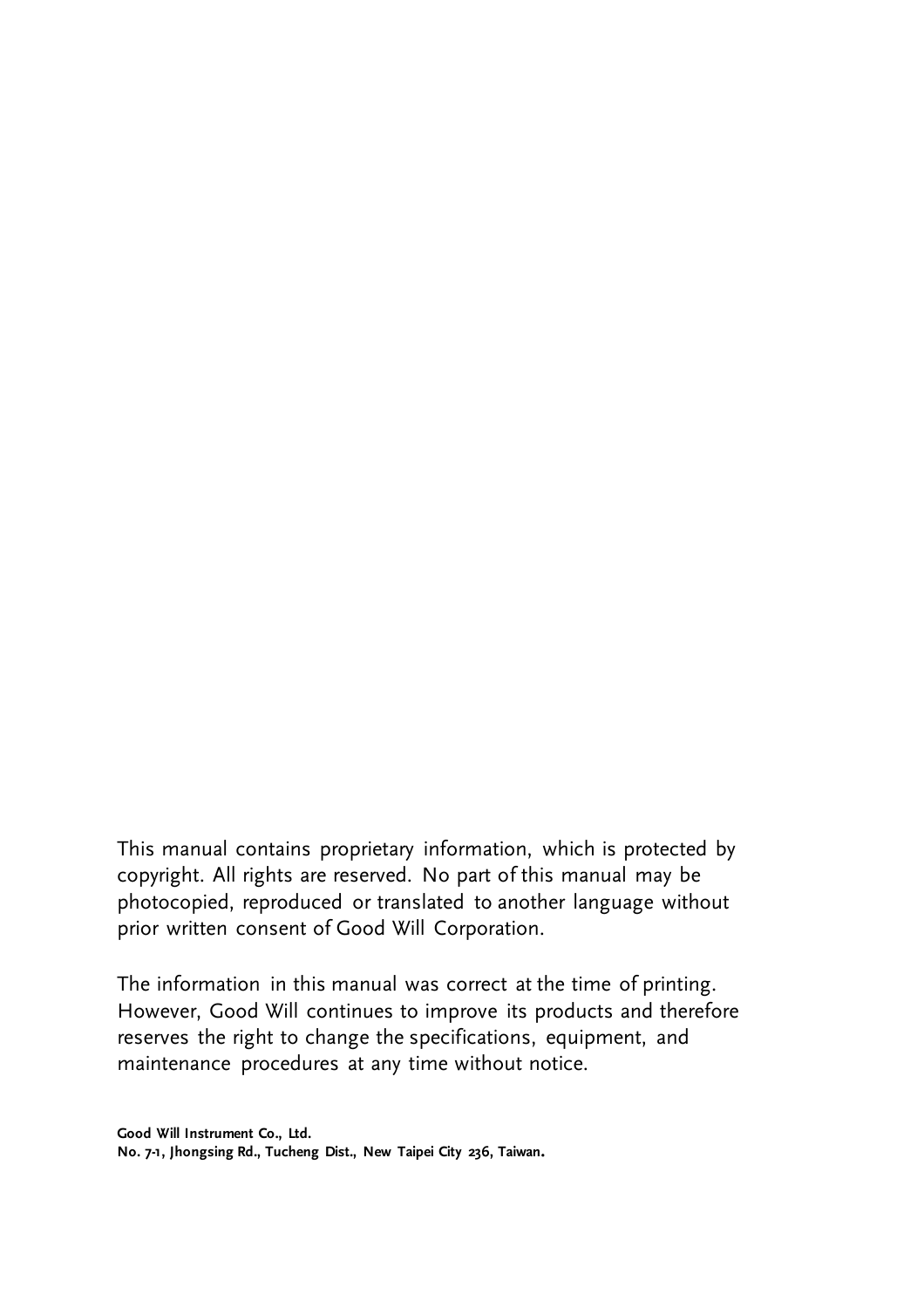## **Table of Contents**

| SAFETY INSTRUCTIONS4 |  |
|----------------------|--|
|                      |  |
|                      |  |
|                      |  |
|                      |  |
|                      |  |
|                      |  |
|                      |  |
|                      |  |
|                      |  |
|                      |  |
|                      |  |
|                      |  |
|                      |  |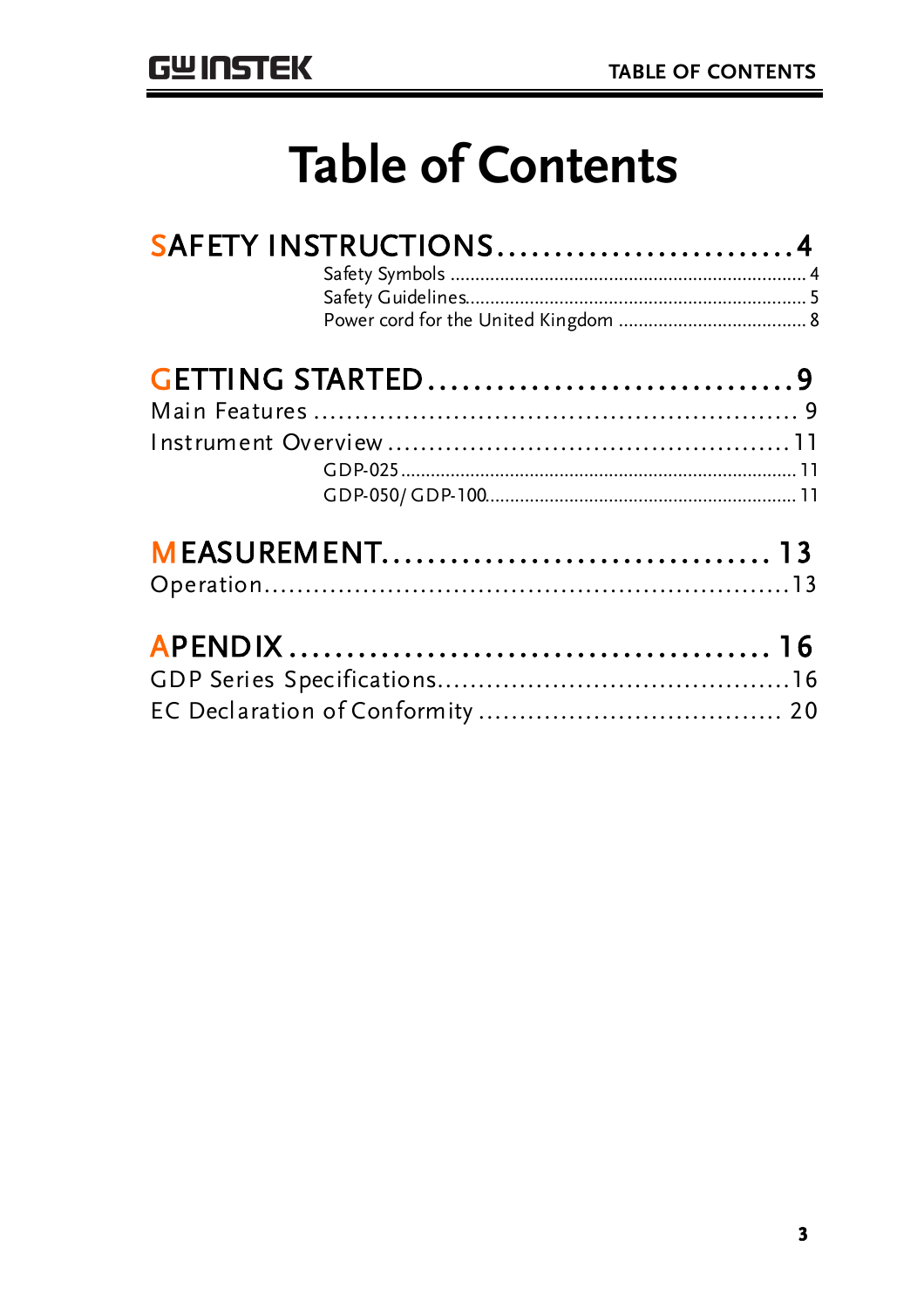

This chapter contains important safety instructions that should be followed when operating and storing a differential probe. Read the following before any operation to ensure your safety and to keep the instrument in the best condition.

#### Safety Symbols

These safety symbols may appear in this manual or on the instrument.

| WARNING | Warning: Identifies conditions or practices that<br>could result in injury or loss of life.                                      |
|---------|----------------------------------------------------------------------------------------------------------------------------------|
| CAUTION | Caution: Identifies conditions or practices that<br>could result in damage to the instrument or to<br>other objects or property. |
|         | DANGER High Voltage                                                                                                              |
|         | Attention: Refer to the Manual                                                                                                   |
|         | Protective Conductor Terminal                                                                                                    |
|         | Earth (Ground) Terminal                                                                                                          |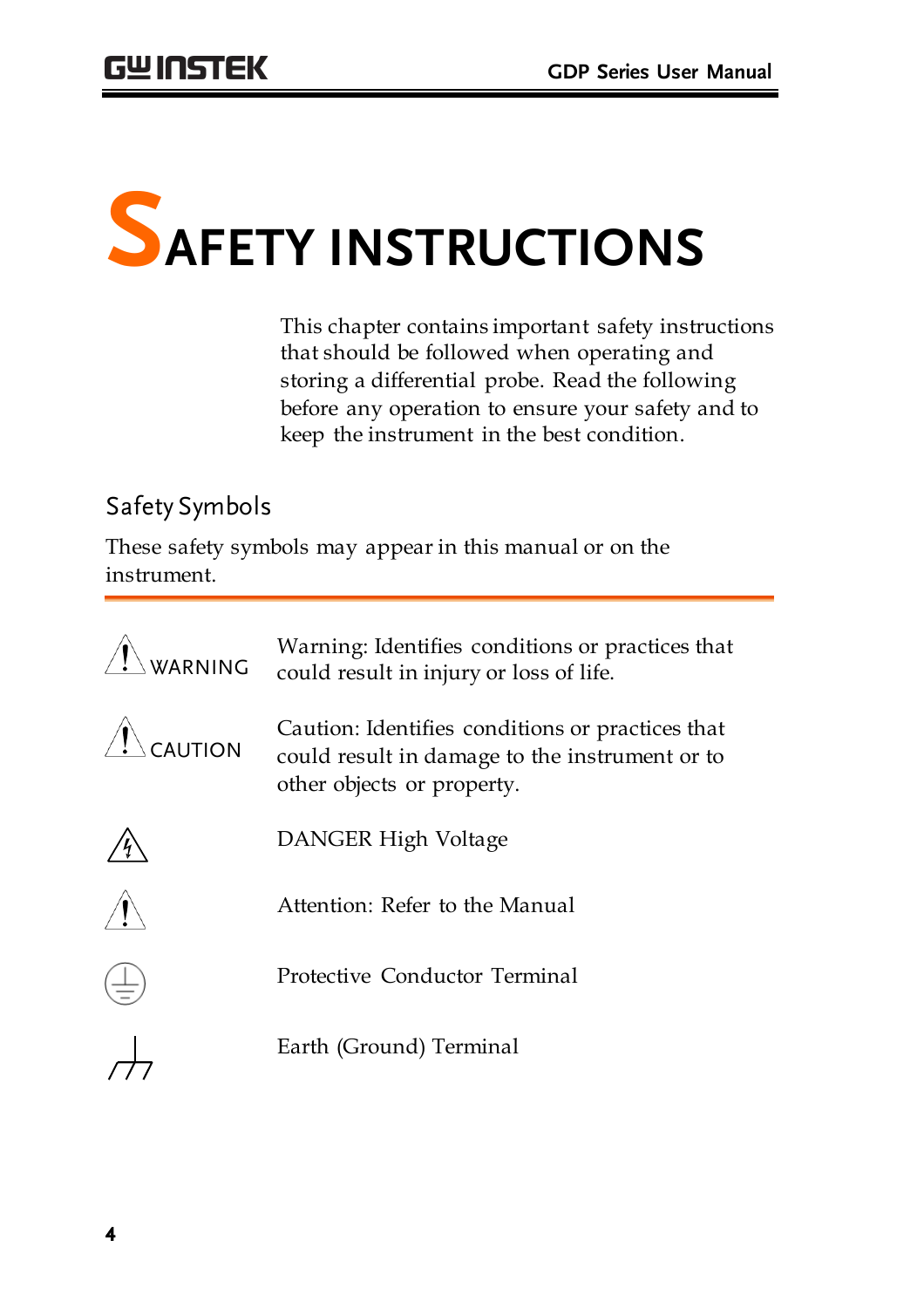

Do not dispose electronic equipment as unsorted municipal waste. Please use a separate collection facility or contact the supplier from which this instrument was purchased.

#### Safety Guidelines

General Guideline

- CAUTION
- Do not use the probes in a damp environment or where there is risk of explosion.
- Do not use the probe with the case open.
- Disconnect the inputs and outputs of the probe before opening the case.
- The probes are for indoor use only.
- Do not place heavy objects on the instrument.
- Avoid severe impact or rough handling that may damage the instrument.
- Use only mating connectors, not bare wires, for the terminals.
- The instrument should only be disassembled by a qualified technician.

(Measurement categories) EN 61010-1:2001 specifies the measurement categories and their requirements as follows. The GDP Series falls under category III.

- Measurement category IV is for measurement performed at the source of a low-voltage installation.
- Measurement category III is for measurement performed in a building installation.
- Measurement category II is for measurement performed on circuits directly connected to a low voltage installation.
- Measurement category I is for measurements performed on circuits not directly connected to Mains.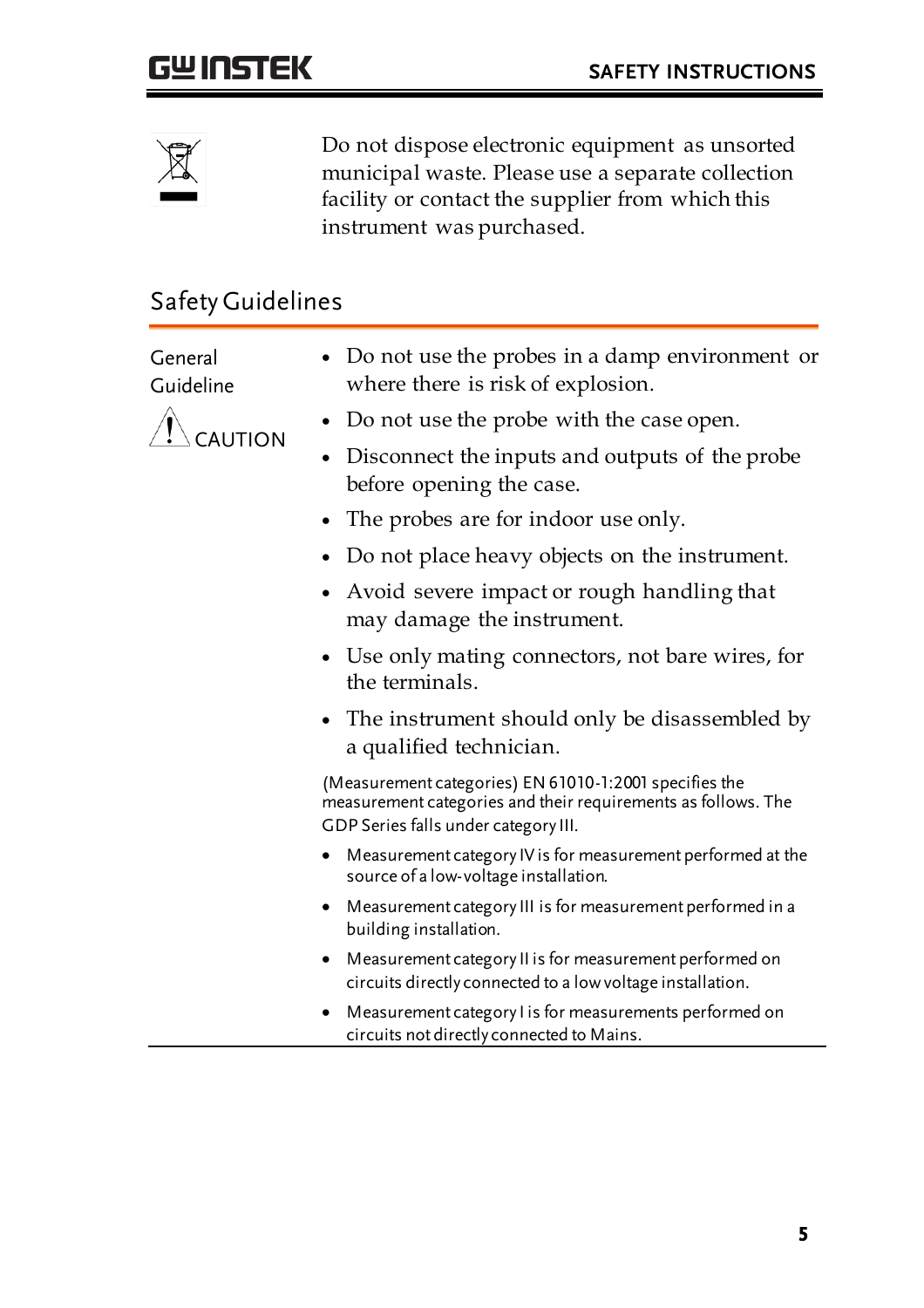| Electrical Safety<br>WARNING | Make sure the maximum differential voltage<br>does not exceed 1400V (DC+AC peak) or 450<br>Vrms for the GDP-025 or 7000V (DC+AC peak)<br>or 2200 Vrms for the GDP-050/GDP-100                                                                                                                                                                                |
|------------------------------|--------------------------------------------------------------------------------------------------------------------------------------------------------------------------------------------------------------------------------------------------------------------------------------------------------------------------------------------------------------|
|                              | Make sure the maximum voltage between each<br>input terminal and ground does not exceed 600<br>Vrms for the GDP-025 or 6500 Vrms for the<br>GDP-050/GDP-100                                                                                                                                                                                                  |
| Cleaning the<br>instrument   | The probes do not require any particular<br>$\bullet$<br>cleaning.                                                                                                                                                                                                                                                                                           |
|                              | A soft cloth dampened in a solution of mild<br>detergent and water can be used to clean the<br>case.                                                                                                                                                                                                                                                         |
|                              | Do not spray any liquid into the instrument.                                                                                                                                                                                                                                                                                                                 |
|                              | Do not use chemicals containing harsh products<br>such as benzene, toluene, xylene, and acetone.                                                                                                                                                                                                                                                             |
| Operation<br>Environment     | Location: Indoor, no direct sunlight, dust free,<br>almost non-conductive pollution (Note below)                                                                                                                                                                                                                                                             |
|                              | Relative Humidity: 10 to 85%                                                                                                                                                                                                                                                                                                                                 |
|                              | Temperature: $0^{\circ}$ C to 50 $^{\circ}$ C                                                                                                                                                                                                                                                                                                                |
|                              | (Pollution Degree) EN 61010-1:2001 specifies pollution degrees and<br>their requirements as follows. The instrument falls under degree 2.                                                                                                                                                                                                                    |
|                              | Pollution refers to "addition of foreign matter, solid, liquid, or<br>gaseous (ionized gases), that may produce a reduction of dielectric<br>strength or surface resistivity".                                                                                                                                                                               |
|                              | Pollution degree 1: No pollution or only dry, non-conductive<br>pollution occurs. The pollution has no influence.                                                                                                                                                                                                                                            |
|                              | Pollution degree 2: Normally only non-conductive pollution<br>occurs. Occasionally, however, a temporary conductivity caused<br>by condensation must be expected.                                                                                                                                                                                            |
|                              | Pollution degree 3: Conductive pollution occurs, or dry, non-<br>conductive pollution occurs which becomes conductive due to<br>condensation which is expected. In such conditions, equipment<br>is normally protected against exposure to direct sunlight,<br>precipitation, and full wind pressure, but neither temperature<br>nor humidity is controlled. |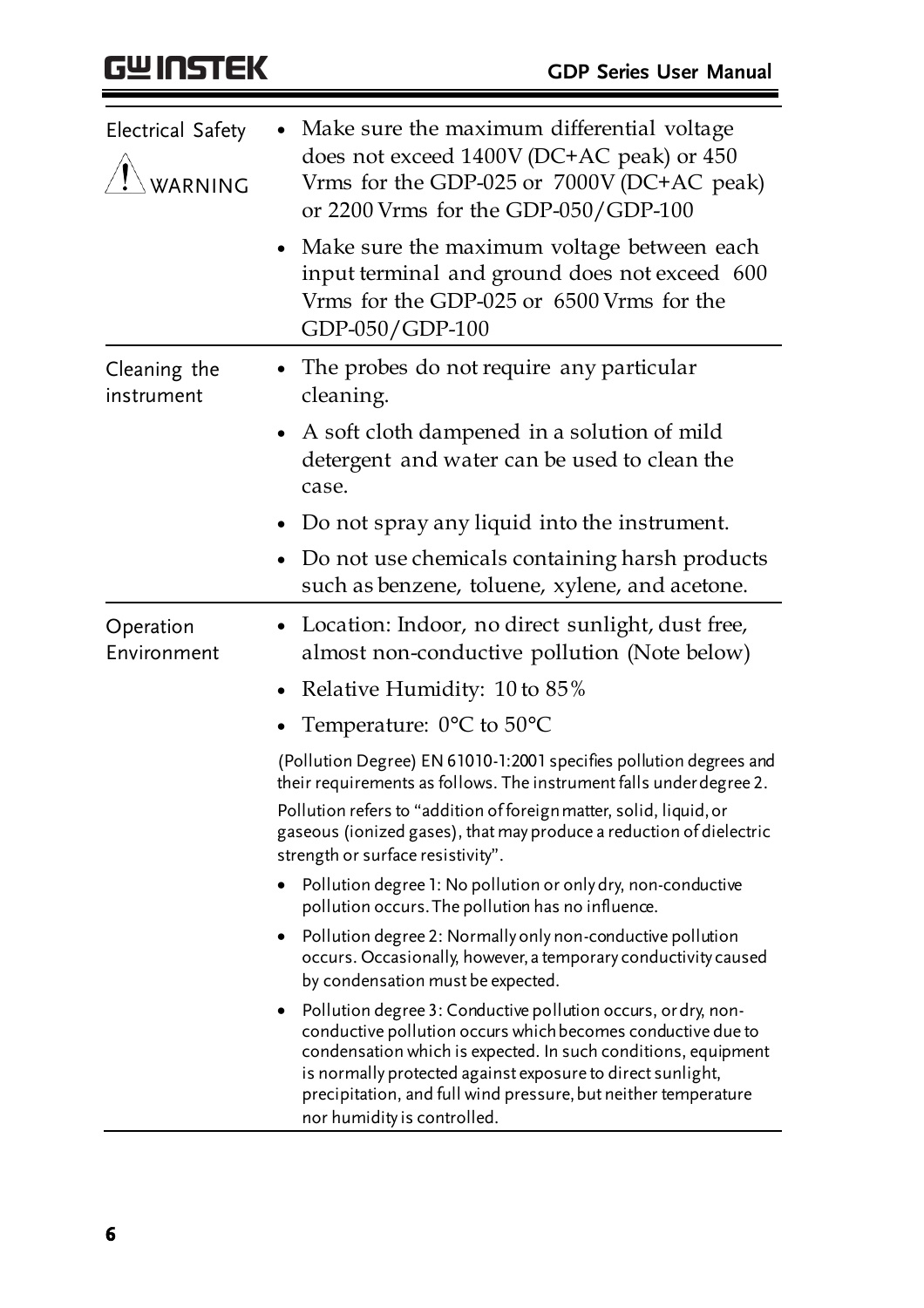| Storage<br>environment   | Location: Indoor<br>• Relative Humidity: 10 to 90%<br>• Temperature: $-30^{\circ}$ C to $70^{\circ}$ C                                                                                                                                                                                  |
|--------------------------|-----------------------------------------------------------------------------------------------------------------------------------------------------------------------------------------------------------------------------------------------------------------------------------------|
|                          | Note: If the probe is not in use for more than 60<br>days, please store in a de-humidified environment<br>to keep the probe dry.                                                                                                                                                        |
| Reference<br>environment | • Location: Indoor<br>• Relative Humidity: $\leq 70\%$<br>• Temperature: $+20$ to 30 $^{\circ}$ C                                                                                                                                                                                       |
| Disposal                 | Do not dispose this instrument as unsorted<br>municipal waste. Please use a separate collection<br>facility or contact the supplier from which this<br>instrument was purchased. Please make sure<br>discarded electrical waste is properly recycled to<br>reduce environmental impact. |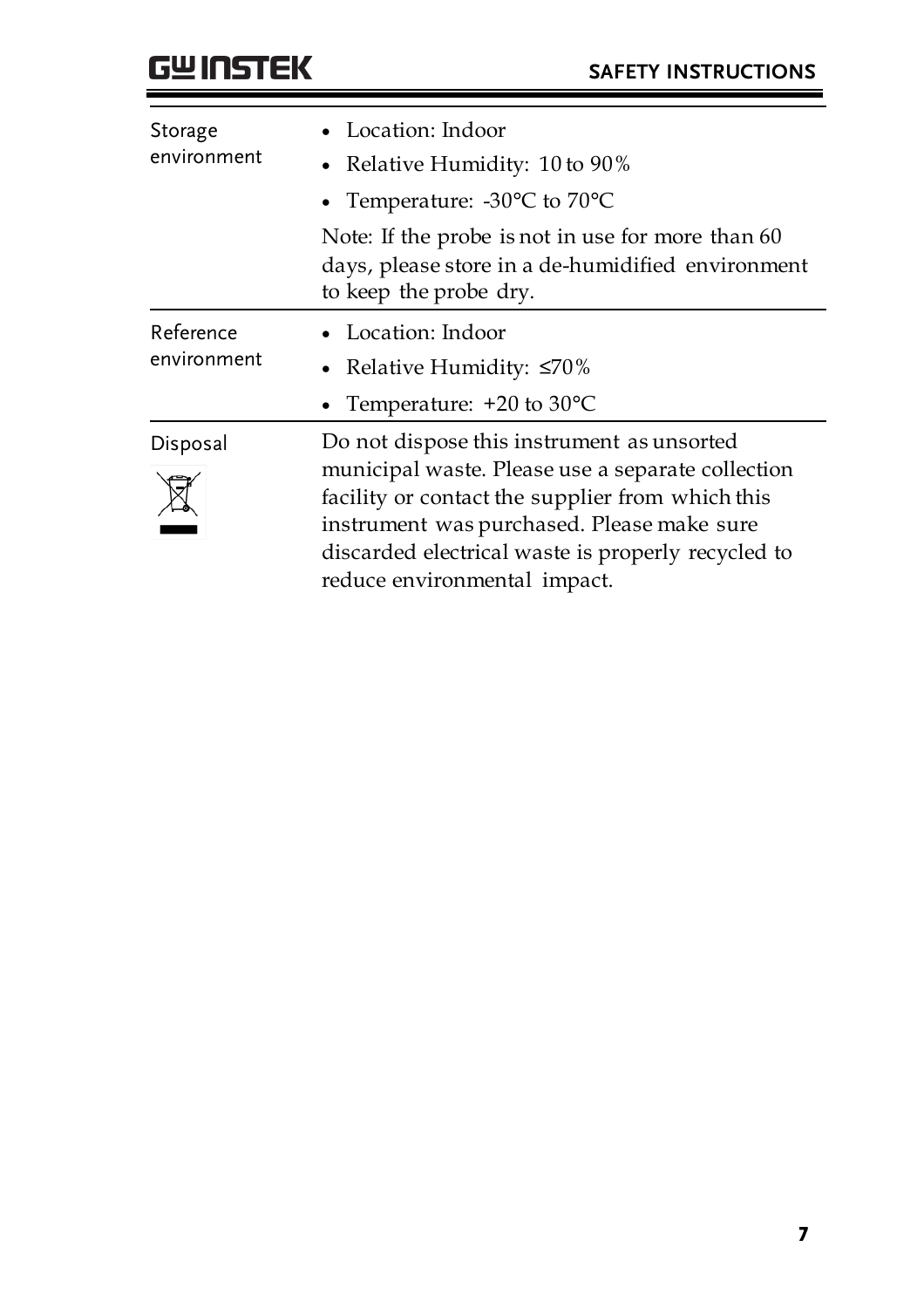#### Power cord forthe United Kingdom

When using the instrument in the United Kingdom, make sure the power cord meets the following safety instructions.

NOTE: This lead/appliance must only be wired by competent persons  $\mathcal{N}$  warning: this appliance must be earthed IMPORTANT: The wires in this lead are coloured in accordance with the following code: Green/ Yellow: Earth ΩE Blue: Neutral Brown: Live (Phase)

As the colours of the wires in main leads may not correspond with the coloured marking identified in your plug/appliance, proceed as follows:

The wire which is coloured Green & Yellow must be connected to the Earth terminal marked with either the letter E, the earth symbol  $\bigcirc$  or coloured Green/Green & Yellow.

The wire which is coloured Blue must be connected to the terminal which is marked with the letter N or coloured Blue or Black

The wire which is coloured Brown must be connected to the terminal marked with the letter L or P or coloured Brown or Red.

If in doubt, consult the instructions provided with the equipment or contact the supplier.

This cable/appliance should be protected by a suitably rated and approved HBC mains fuse: refer to the rating information on the equipment and/or user instructions for details. As a guide, a cable of 0.75mm2 should be protected by a 3A or 5A fuse. Larger conductors would normally require 13A types, depending on the connection method used.

Any exposed wiring from a cable, plug or connection that is engaged in a live socket is extremely hazardous. If a cable or plug is deemed hazardous, turn off the mains power and remove the cable, any fuses and fuse assemblies. All hazardous wiring must be immediately destroyed and replaced in accordance to the above standard.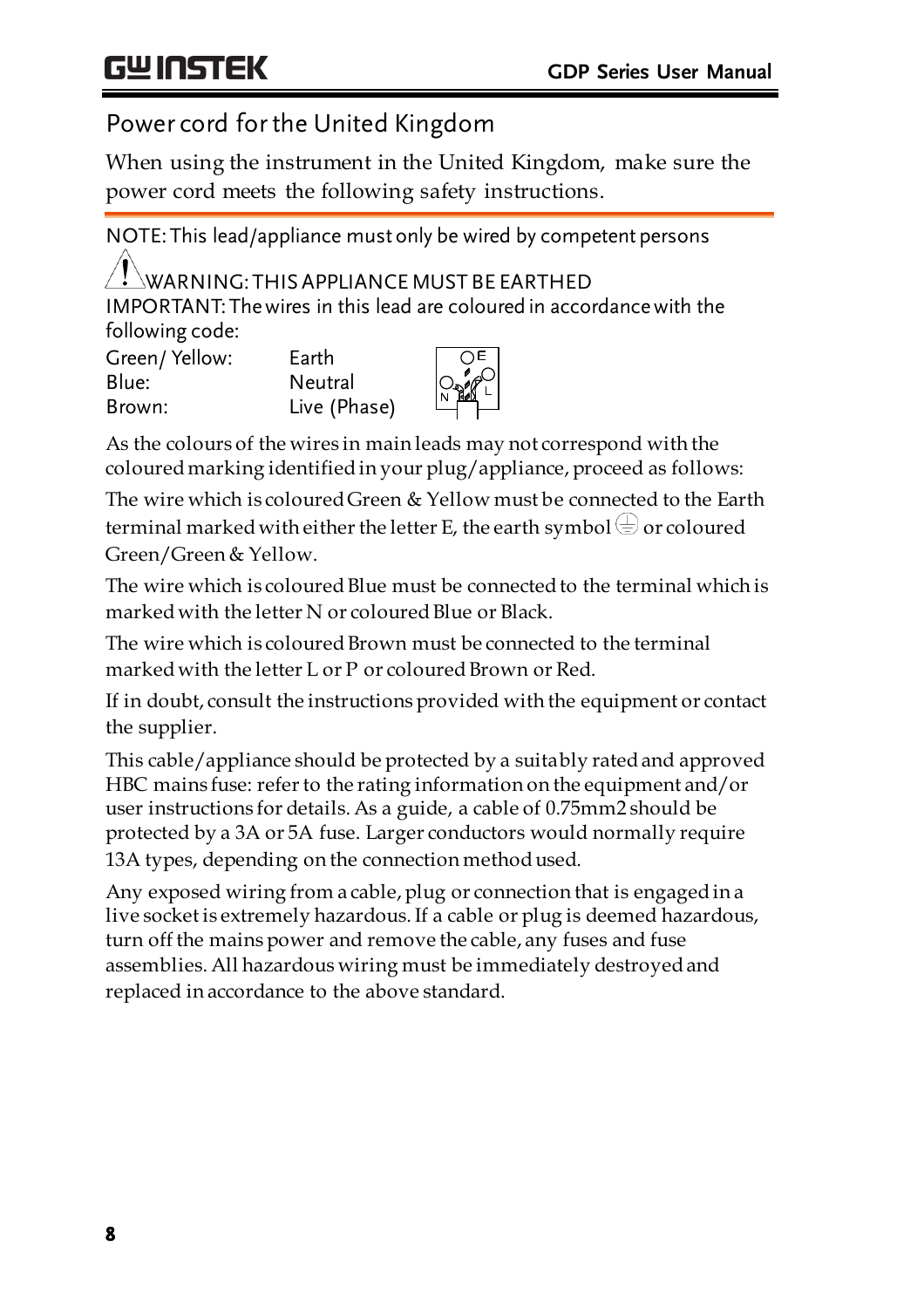# **GETTING STARTED**

The Getting Started chapter introduces the probe's features, appearance and functions.

## Main Features

| Model name     | Bandwidth                                                                                                                                                                 | Max differential voltage |  |  |  |
|----------------|---------------------------------------------------------------------------------------------------------------------------------------------------------------------------|--------------------------|--|--|--|
| GDP-025        | 25MHz                                                                                                                                                                     | 450Vrms                  |  |  |  |
| <b>GDP-050</b> | 50MHz                                                                                                                                                                     | 6500Vrms                 |  |  |  |
| <b>GDP-100</b> | 100MHz                                                                                                                                                                    | 6500Vrms                 |  |  |  |
| Features       | • The GDP Series differential probes provide a<br>safe means to measure differential voltages for<br>all models of oscilloscopes.                                         |                          |  |  |  |
|                | • The differential probes convert high voltages<br>(7000 peak for GDP-050, GDP-100) into low<br>voltages (≤7V with ref to ground) for display on<br>oscilloscopes.        |                          |  |  |  |
|                | • The GDP Series is designed to operate with the<br>$1\text{M}\Omega$ impedance oscilloscopes. When combined<br>with a 50 $\Omega$ load, the attenuation will be 2 times. |                          |  |  |  |
| Accessories    | • AC Adapter (110V or 220V depending on                                                                                                                                   |                          |  |  |  |
| GDP-025        | region)                                                                                                                                                                   |                          |  |  |  |
|                | BNC to BNC cable: $50\Omega$ resistance, RG58C UL,<br>100cm                                                                                                               |                          |  |  |  |
|                | • Banana plug to banana plug silicon wire, UL<br>6kV, 18AWG, Length 60cm. (red x1, black x1)                                                                              |                          |  |  |  |
|                | • IC clip, UL 1000VCAT III (red x1, black x1)                                                                                                                             |                          |  |  |  |
|                | • Alligator clip, UL 1000VCATII, 10A (red x1,                                                                                                                             |                          |  |  |  |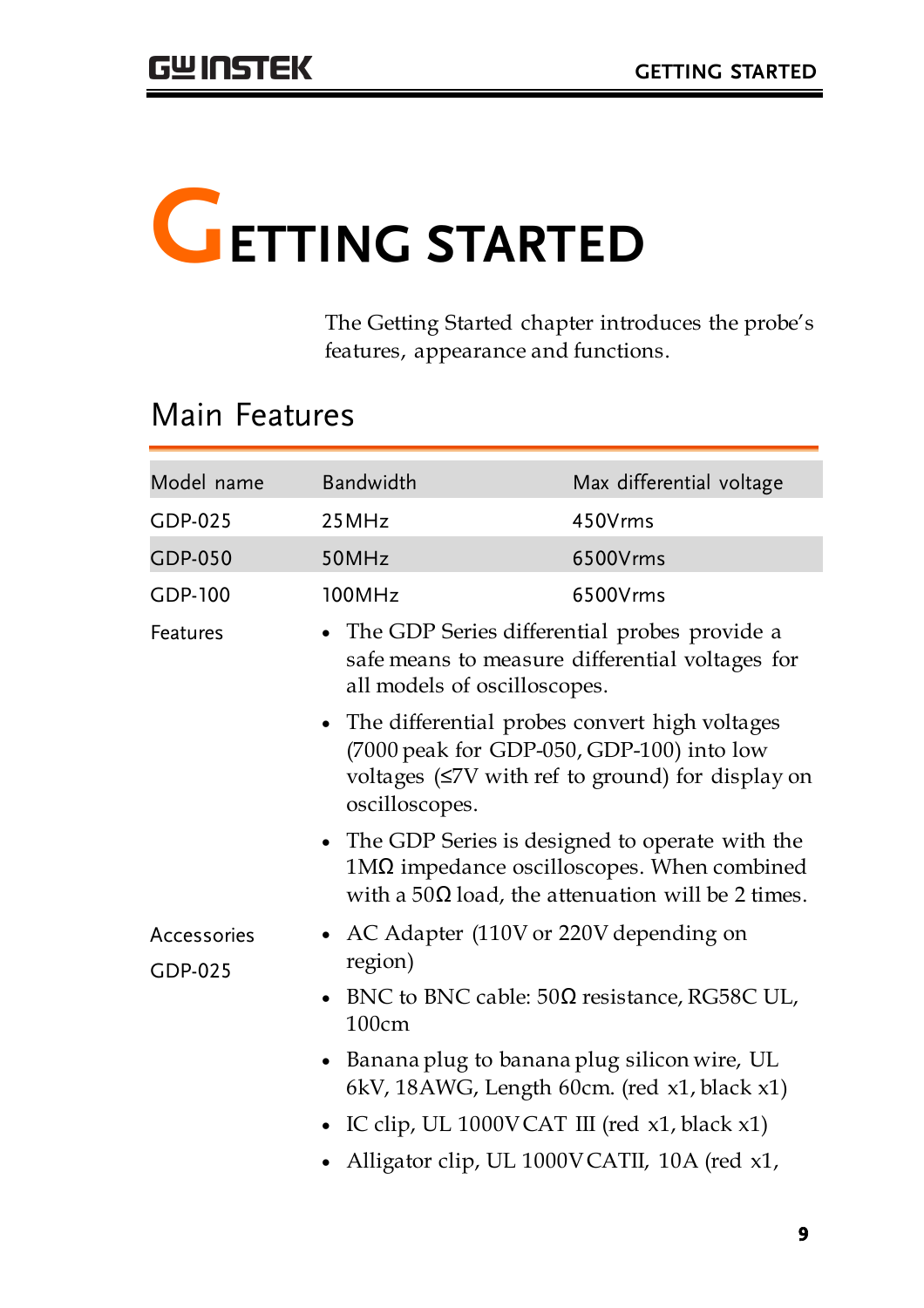|                | black $x1$ )                                                                                  |
|----------------|-----------------------------------------------------------------------------------------------|
| Accessories    | • Adapter (110V or 220V depending on region)                                                  |
| GDP-050        | BNC to BNC cable: 50Ω resistance, RG58C UL,<br>100cm                                          |
|                | Banana plug to banana plug silicon wire, UL<br>20kV, 18AWG, Length 60cm. (red x1, black x1)   |
|                | • HV IC clip, Max 6500V (DC+ACp-p) (red x1,<br>black $x1)$                                    |
|                | • Alligator clip, UL 1000VCATII, 10A (red x1,<br>black $x1)$                                  |
| Accessories    | • Adapter (110V or 220V depending on region)                                                  |
| <b>GDP-100</b> | BNC to BNC cable: $50\Omega$ resistance, RG58C UL,<br>100cm                                   |
|                | • Banana plug to banana plug silicon wire, UL<br>20kV, 18AWG, Length 60cm. (red x1, black x1) |
|                | • Test lead UL 1000V, CATIII (red x1, black x1)                                               |
|                | HV IC clip, Max $6500V$ (DC+ACp-p) (red x1,<br>black $x1)$                                    |
|                | Alligator clip, UL 1000VCATII, 10A (red x1,<br>black x1)                                      |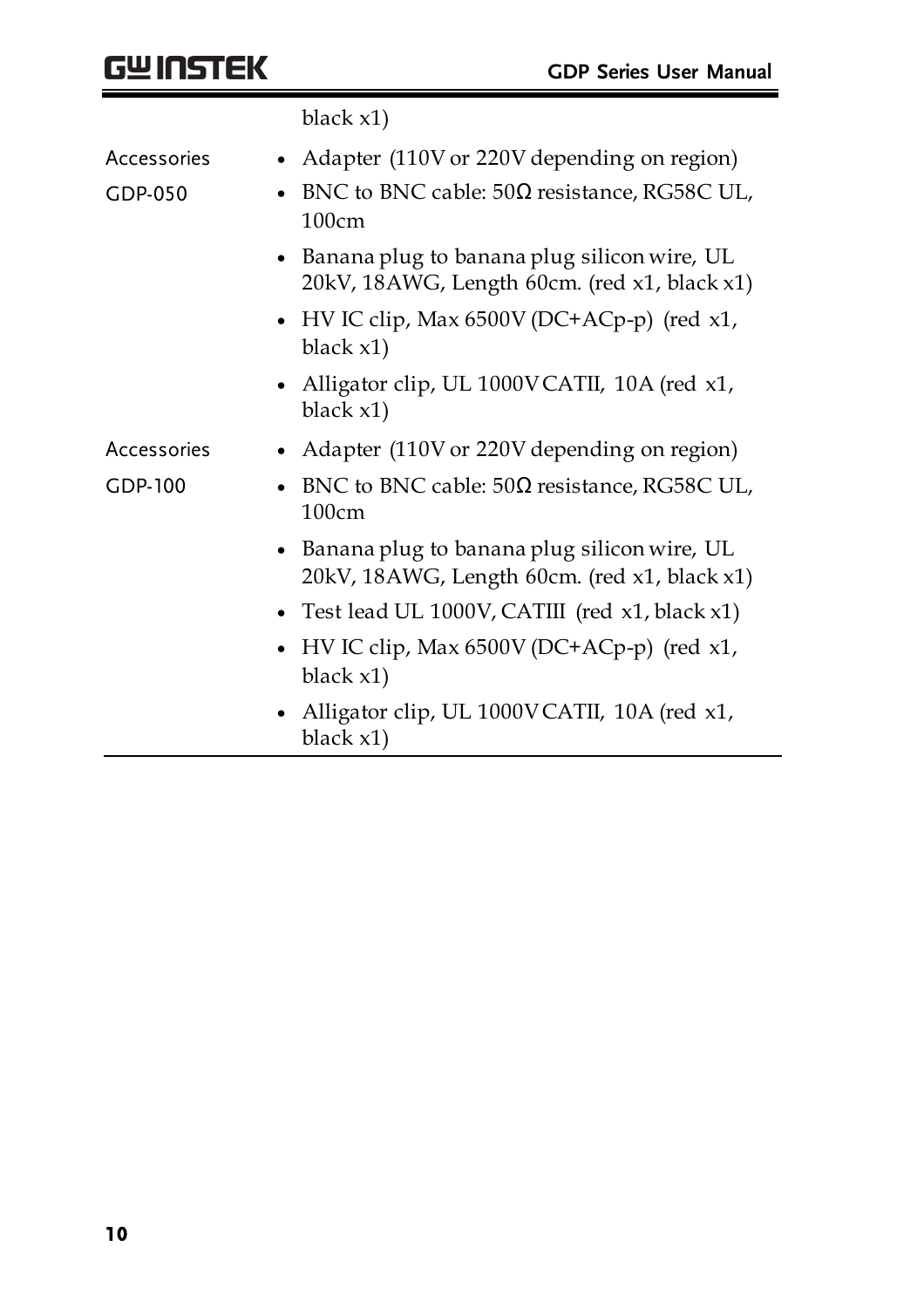#### Instrument Overview

GDP-025

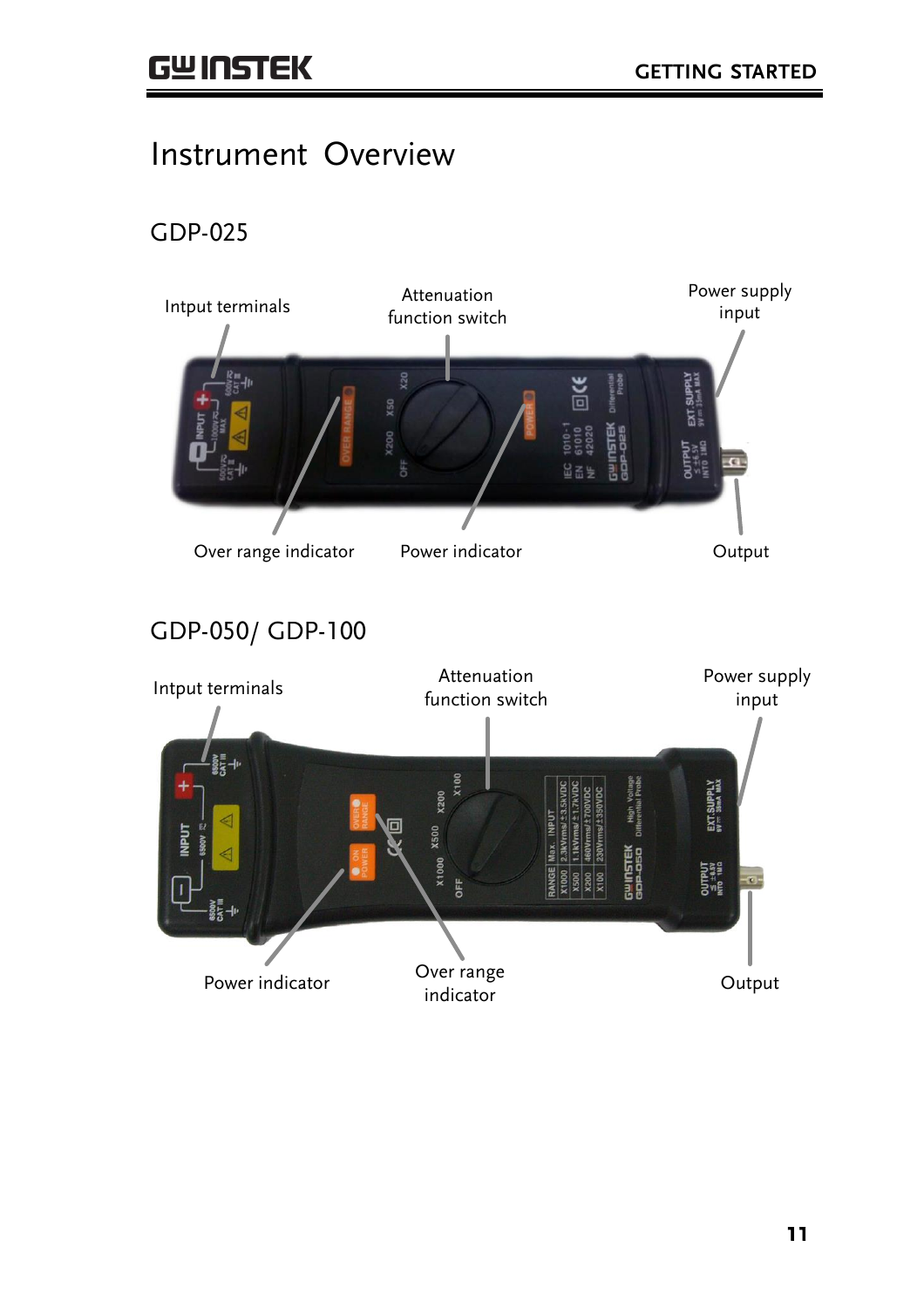| Input terminals         | Category III input terminals.                                              |  |  |
|-------------------------|----------------------------------------------------------------------------|--|--|
| Power Indicator         | The power indicator lights when the external<br>power supply is connected. |  |  |
| Over range<br>indicator | The over range indicator lights when the input<br>voltage exceeds rating.  |  |  |
| Power supply<br>input   | External power supply input. 9V, 200mA.                                    |  |  |
| Output                  | Differential probe output.<br>$≤±6.5V$ into 1MΩ                            |  |  |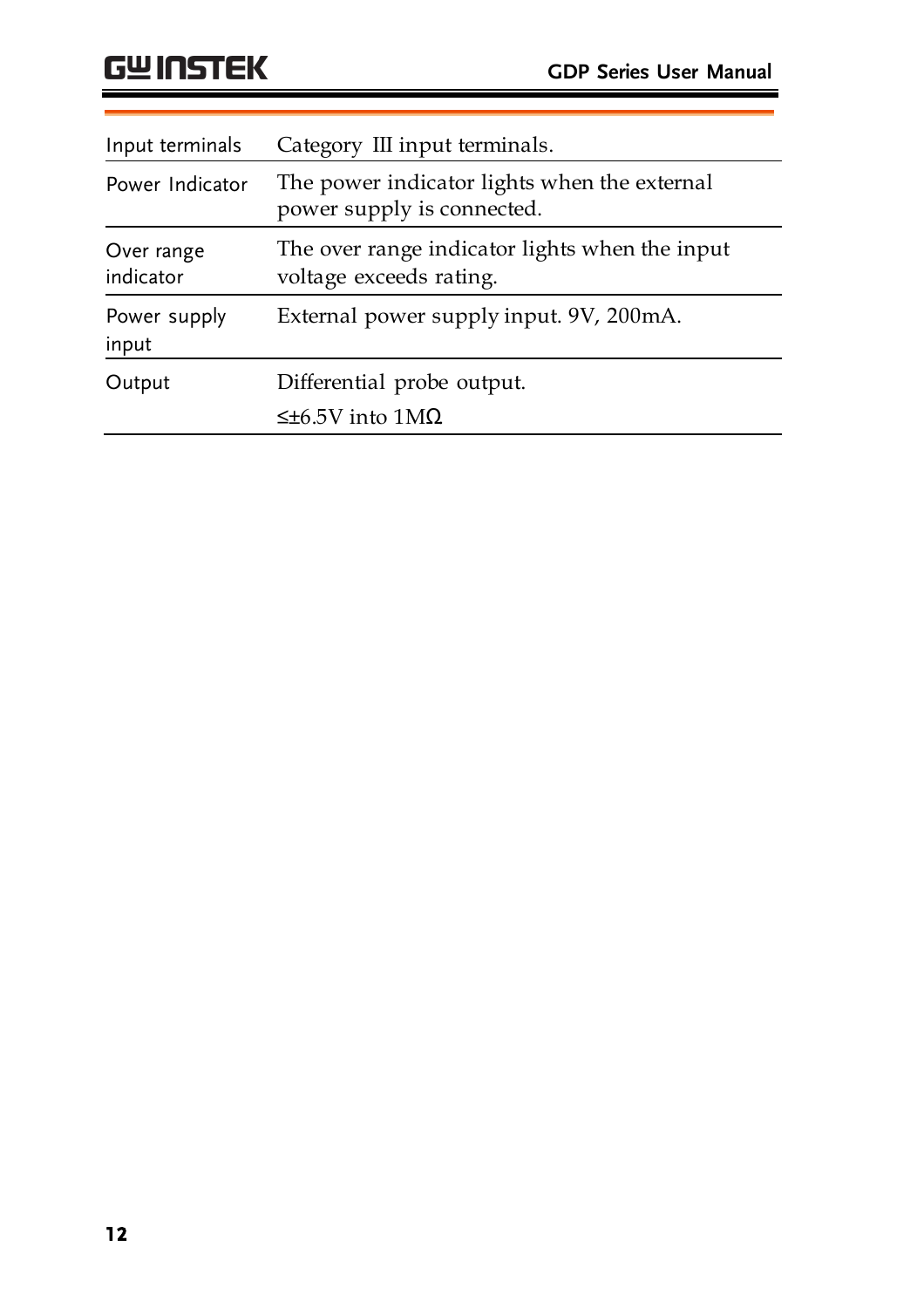# **MEASUREMENT**



Risk of electric shock. The GDP Series differential voltage probes are designed for use with high voltages. When operating with high voltages ensure proper safety precautions are taken at all times. Please see the safety section for more details.

## Operation

| Connection | 1. Connect the test leads to the GDP differential<br>probe INPUT terminal. Connect the low<br>potential to the negative terminal. Connect the<br>high potential to the positive terminal. |
|------------|-------------------------------------------------------------------------------------------------------------------------------------------------------------------------------------------|
|            | 2. Connect the test lead to the EUT.                                                                                                                                                      |

3. Connect the probe to the oscilloscope using the BNC to BNC cable.



- Procedure 1. Adjust the vertical position on the oscilloscope.
	- 2. Adjust the attenuation ratio and vertical deviation in accordance to the deviation table listed on the next page.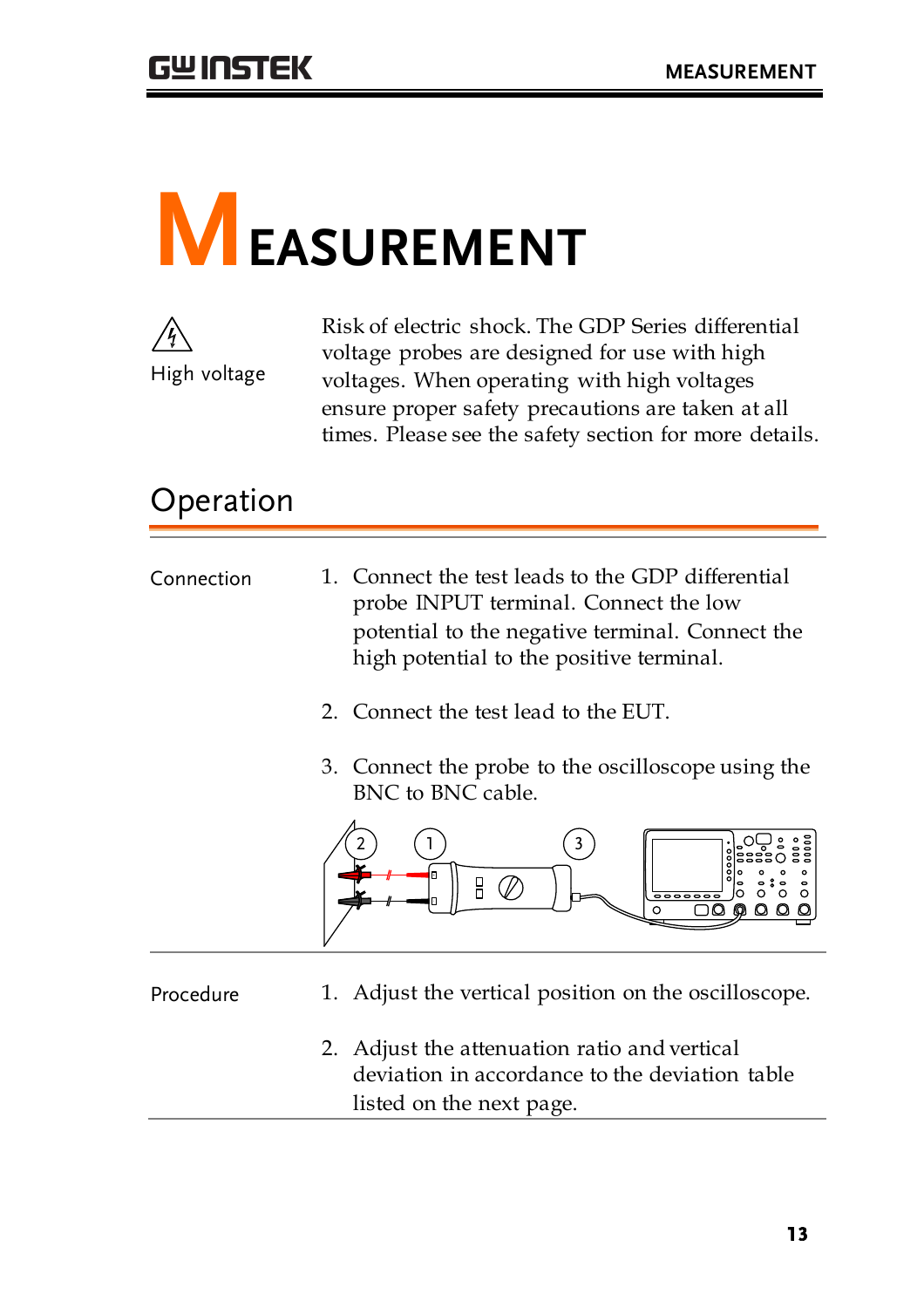## Caution

- The power light must come on
- Ensure the range light does not come on before measuring

| Deviation Table                         |                                      |                                      |                                     |                                    |                                     |                                   |
|-----------------------------------------|--------------------------------------|--------------------------------------|-------------------------------------|------------------------------------|-------------------------------------|-----------------------------------|
| Model                                   | $GDP-050$<br>GDP-100                 | GDP-050<br>GDP-100                   | All                                 | GDP-050<br>GDP-100                 | $GDP-025$                           | GDP-025                           |
| Attenuation                             | X 1000                               | X 500                                | X <sub>200</sub>                    | $X$ 100                            | X <sub>50</sub>                     | X <sub>20</sub>                   |
| Voltage input range<br>$(DC + AC Peak)$ | 7000 Vp-p<br>$(\pm 3500 \text{Vdc})$ | 3500 Vp-p<br>$(\pm 1750 \text{Vdc})$ | 1400 Vp-p<br>$(\pm 700 \text{Vdc})$ | 700 Vp-p<br>$(\pm 350 \text{Vdc})$ | 350 Vp-p<br>$(\pm 175 \text{ Vdc})$ | 140 Vp-p<br>$(\pm 70 \text{Vdc})$ |

| Vertical Deviation                    | Real Division in V/div |                    |                |                    |         |                |
|---------------------------------------|------------------------|--------------------|----------------|--------------------|---------|----------------|
| on the<br>Oscilloscope in<br>$V$ /div | X 1000                 | X 500              | X 200          | X 100              | X 50    | X 20           |
| Model                                 | GDP-050<br>GDP-100     | GDP-050<br>GDP-100 | All            | GDP-050<br>GDP-100 | GDP-025 | GDP-025        |
| 1                                     | 1000                   | 500                | 200            | 100                | 50      | 20             |
| 0.5                                   | 500                    | 250                | 100            | 50                 | 25      | 10             |
| 0.2                                   | 200                    | 100                | 40             | 20                 | 10      | $\overline{4}$ |
| 0.1                                   | 100                    | 50                 | 20             | 10                 | 5       | $\overline{2}$ |
| 50 <sub>m</sub>                       | 50                     | 25                 | 10             | 5                  | 2.5     | $\mathbf{1}$   |
| 20 <sub>m</sub>                       | 20                     | 10                 | $\overline{4}$ | $\overline{2}$     | I.      | 0.4            |
| 10 <sub>m</sub>                       | 10                     | 5                  | $\overline{2}$ | ı                  | .5      | 0.2            |
| 5 <sub>m</sub>                        | 5                      | 2.5                | I.             | 0.5                | 0.25    | 0.1            |
| 2m                                    | $\overline{2}$         | $\mathbf{1}$       | 0.4            | 0.2                | 0.1     | 40m            |

Note  $\blacksquare$  The real vertical deviation in V/div is equal to the attenuation factor multiplied by the range of the vertical deviation selected on the oscilloscope. The real vertical deviation will be doubled if a 50Ω load is used.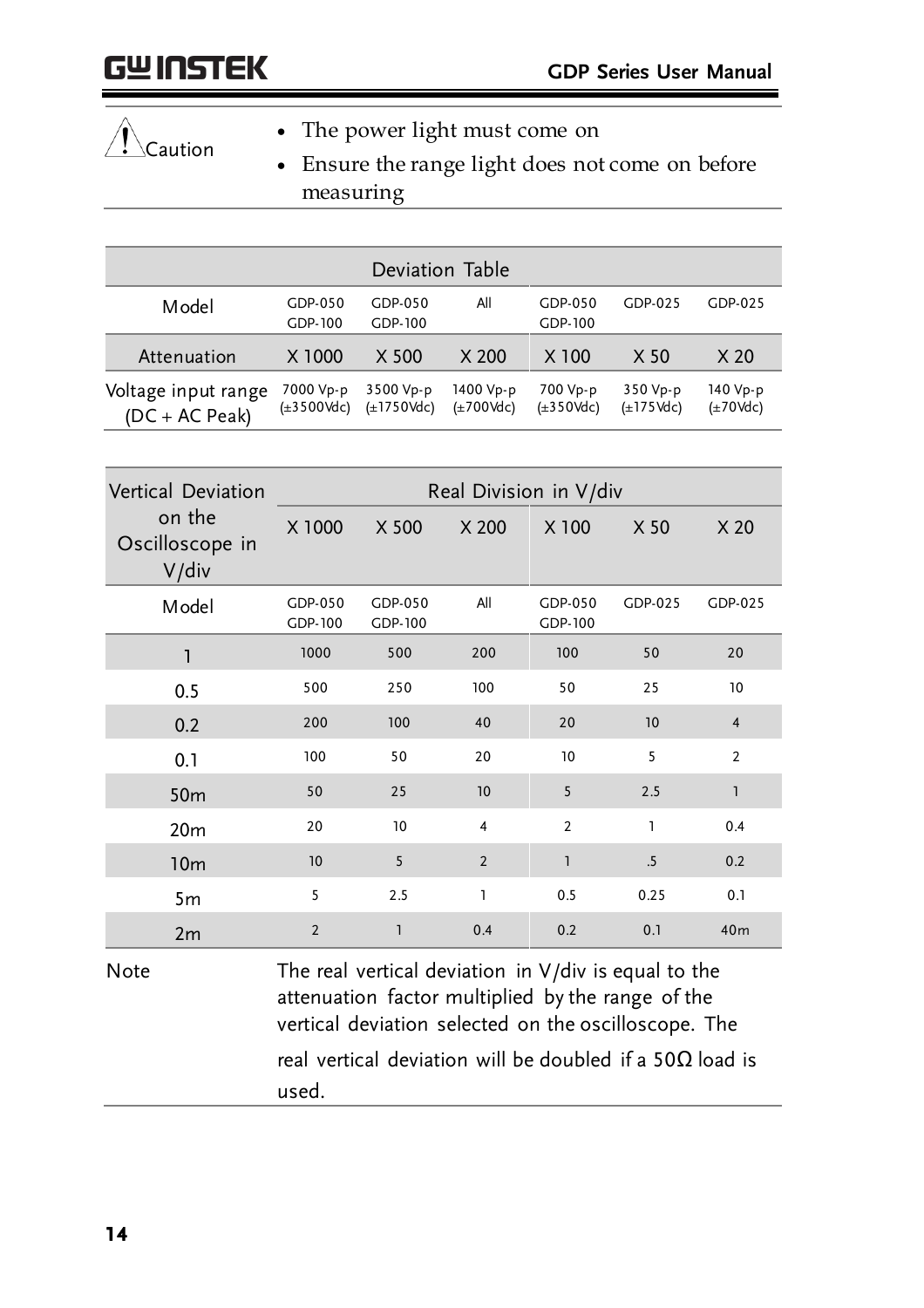| With the probe set to a factor of X200, the oscilloscope<br>set to a vertical deviation of 0.5V/div, the real vertical |
|------------------------------------------------------------------------------------------------------------------------|
| deviation is $200 \times 0.5 = 100 \text{V/div}$ . With a 50 $\Omega$ load on                                          |
| the input of the oscilloscope the deviation becomes<br>200 V/div.                                                      |
|                                                                                                                        |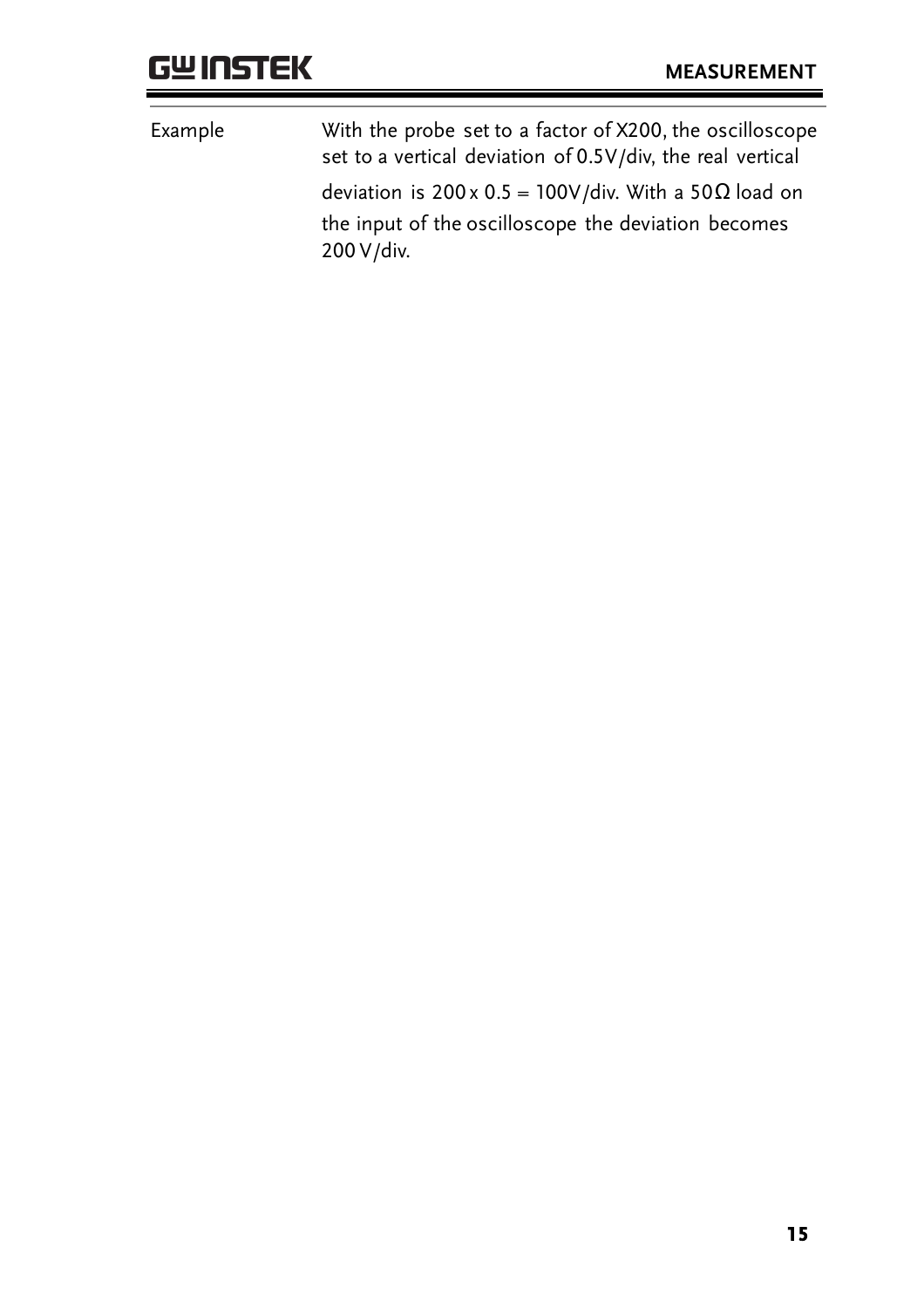

## GDP Series Specifications

| <b>GDP-025</b> | Bandwidth                             | DC-25MHz (-3dB)for x50, x200                                                                                   |
|----------------|---------------------------------------|----------------------------------------------------------------------------------------------------------------|
|                |                                       | DC-50MHz (for attenuation x20)                                                                                 |
|                | Attenuation                           | x20, x50, x200                                                                                                 |
|                | Accuracy                              | $±2\%$                                                                                                         |
|                | Voltage Input                         | $\leq$ 140Vp-p for x20 ( $\cong$ 45Vrms)                                                                       |
|                | Range (DC+AC                          | $\leq$ 350Vp-p for x50 ( $\cong$ 110Vrms)                                                                      |
|                | peakto peak)                          | $\leq$ 1400Vp-p for x200 ( $\cong$ 450Vrms)                                                                    |
|                | <b>Permitted Max</b><br>Input Voltage | Max differential voltage: 1400 V (DC+AC<br>peakto peak) or 450 Vrms<br>Max voltage between each input terminal |
|                |                                       | and ground: 600 Vrms                                                                                           |
|                | Input Impedance                       | Differential: $4M\Omega/1.2pF$                                                                                 |
|                |                                       | Between terminals and ground:                                                                                  |
|                |                                       | $2M\Omega/2.3pF$                                                                                               |
|                | Output                                | $\leq \pm 7.0V$                                                                                                |
|                | Output<br>Impedance                   | 50 $\Omega$                                                                                                    |
|                | <b>Rise Time</b>                      | 14ns for x50, and x200; 23.4ns for x20                                                                         |
|                | Rejection Rate on<br>Common Mode      | 60Hz: >80dB; 100Hz: >60dB; 1MHz:<br>>50dB                                                                      |
|                | Power Supply                          | External 9V DC power supply                                                                                    |
|                | Consumption                           | Max. 35mA (0.4 Watt)                                                                                           |
|                | Environmental                         | Indoor Use only.                                                                                               |
|                | Operating<br>Conditions               | Temperature: Reference: +20°C to                                                                               |
|                |                                       | +30°C; Use: $0^{\circ}$ C to +50°C; Storage: -30°C                                                             |
|                |                                       | to $+70^{\circ}$ C                                                                                             |
|                |                                       | Relative Humidity: Reference: < 70%;                                                                           |
|                |                                       | Use: 10% to 85%: 10% to 90%                                                                                    |
|                |                                       | Storage: 10% to 90%                                                                                            |
|                | Dimensions and<br>Weight              | 195mm x 55mm x 30mm: 250g                                                                                      |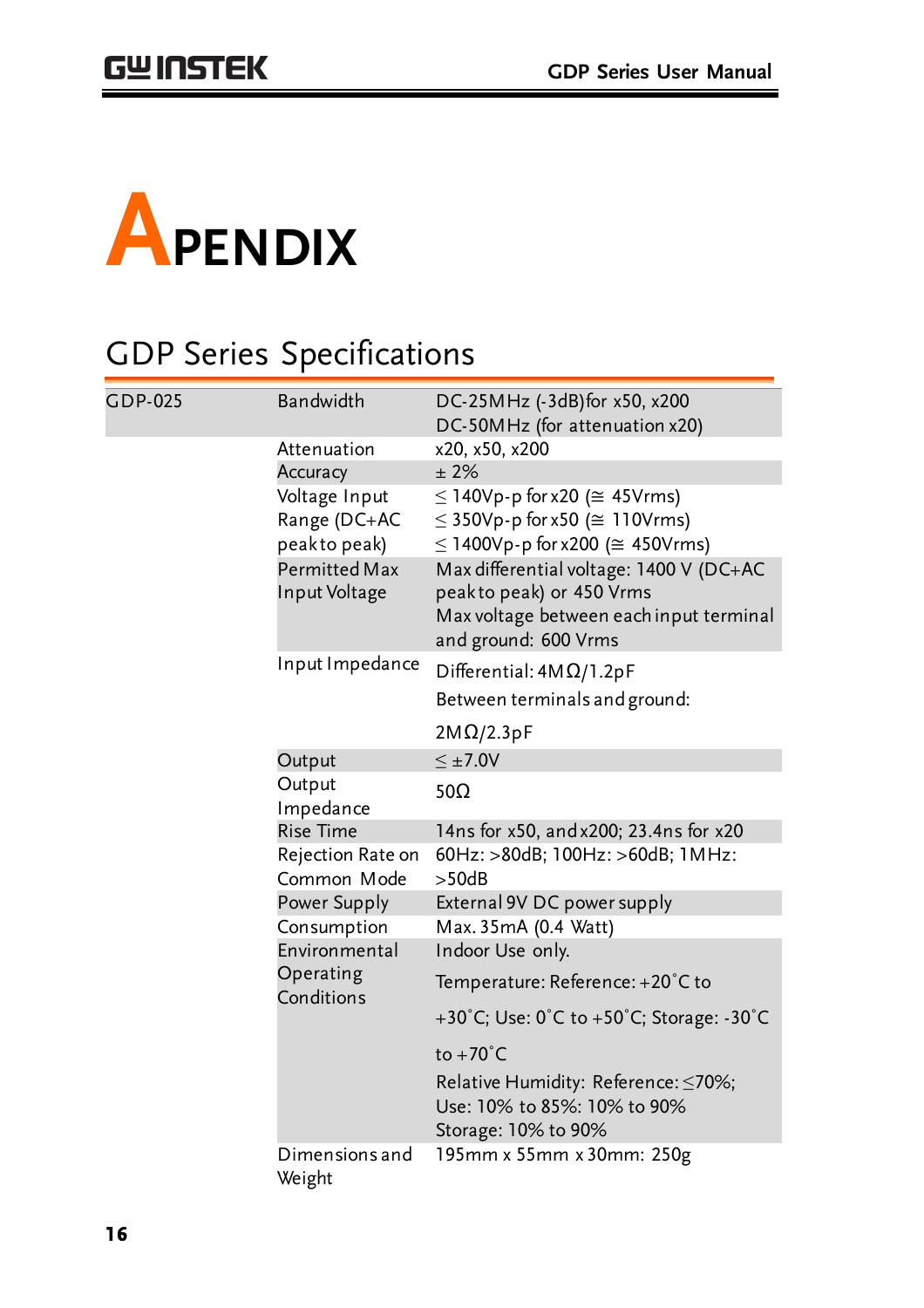#### **GWINSTEK**

| Electrical Safety to Dual Insulation |                                  |  |
|--------------------------------------|----------------------------------|--|
| IEC 1010-1                           | <b>Installation Category III</b> |  |
|                                      | Degree of Pollution 2            |  |
|                                      | Rated Voltage or Max Line-Earth: |  |
|                                      | 600Vrms                          |  |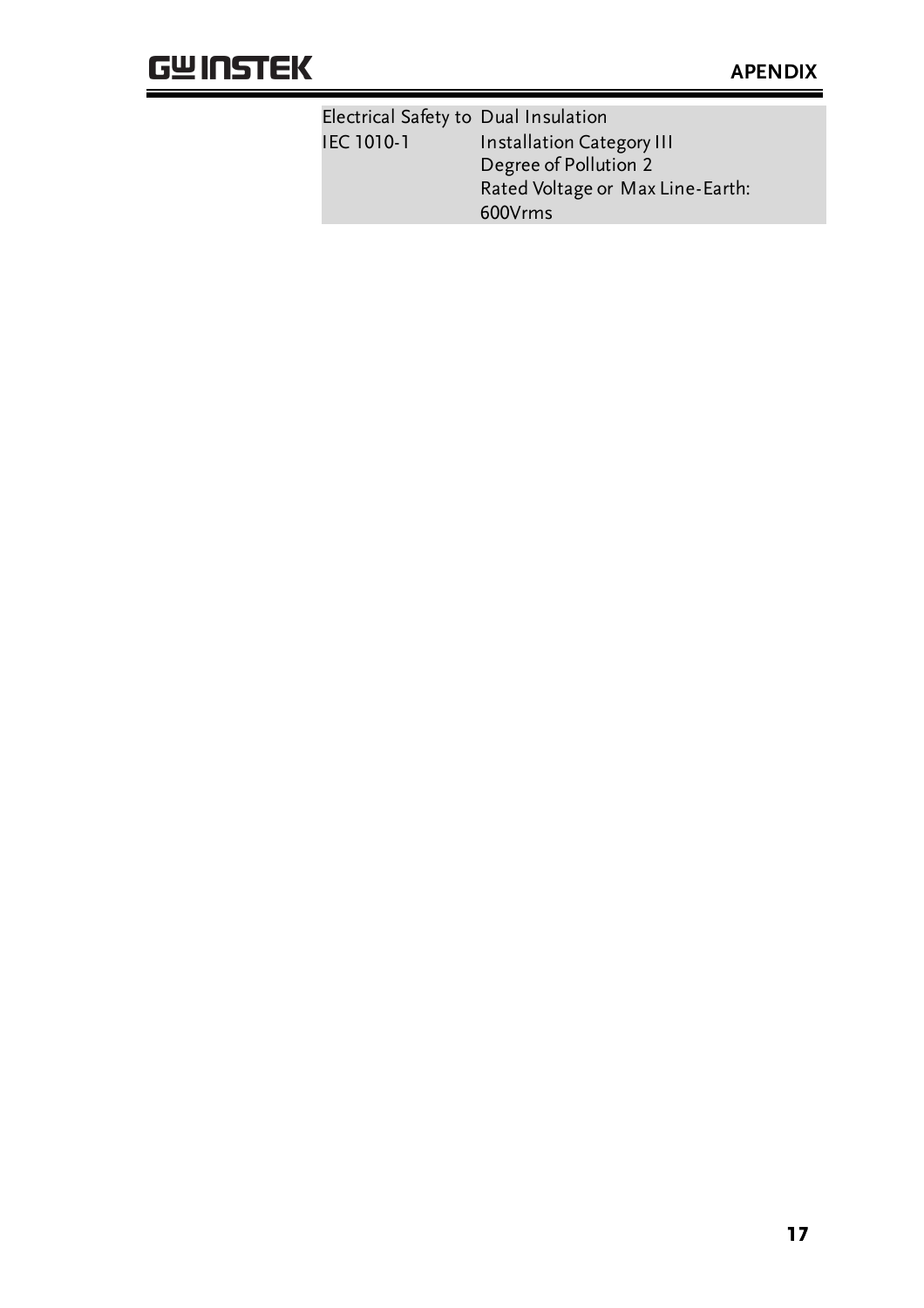## **GWINSTEK**

| <b>GDP-050</b> | Bandwidth                                          | DC-50MHz (-3dB)for x200, x500, x1000<br>DC-25MHz (for attenuation x100)                                                                                 |
|----------------|----------------------------------------------------|---------------------------------------------------------------------------------------------------------------------------------------------------------|
|                | Attenuation<br>Accuracy                            | X100, x200, x500, x1000<br>±2%                                                                                                                          |
|                | Voltage Input<br>Range (DC+AC<br>peakto peak)      | $\leq$ 700Vp-p for x100 ( $\approx$ 230Vrms)<br>≤ 1400Vp-p for x200 (≅460Vrms)<br>≤ 3500Vp-p for x500 (≅1140Vrms)<br>$≤ 7000Vp-p for x1000 (≥2300Vrms)$ |
|                | Permitted Max<br>Input Voltage                     | Max differential voltage: 7000 V (DC+AC<br>peakto peak)<br>Max voltage between each input terminal<br>and ground: 6500 Vrms                             |
|                | Input Impedance                                    | Differential: $54M\Omega/1.2pF$<br>Between terminals and ground:                                                                                        |
|                |                                                    | $27M\Omega/2.3pF$                                                                                                                                       |
|                | Output                                             | $\leq \pm 7.0V$                                                                                                                                         |
|                | Output<br>Impedance                                | 50Ω                                                                                                                                                     |
|                | <b>Rise Time</b>                                   | 7ns for x200, x500 and x1000; 14ns for<br>x100                                                                                                          |
|                | Rejection Rate on<br>Common Mode                   | 60Hz: >80dB; 100Hz: >60dB; 1MHz:<br>>50dB                                                                                                               |
|                | Power Supply                                       | External 9V DC power supply                                                                                                                             |
|                | Consumption                                        | Max. 35mA (0.4 Watt)                                                                                                                                    |
|                | Environmental                                      | Indoor Use only.                                                                                                                                        |
|                | Operating<br>Conditions                            | Temperature: Reference: +20°C to                                                                                                                        |
|                |                                                    | +30°C; Use: 0°C to +50°C; Storage: -30°C                                                                                                                |
|                |                                                    | $to +70^{\circ}C$                                                                                                                                       |
|                |                                                    | Relative Humidity: Reference: ≤70%;<br>Use: 10% to 85%: 10% to 90%<br>Storage: 10% to 90%                                                               |
|                | Dimensions and<br>Weight                           | 240mm x 80mm x 30mm: 280g                                                                                                                               |
|                | Electrical Safety to Dual Insulation<br>IEC 1010-1 | <b>Installation Category III</b><br>Degree of Pollution 2<br>Rated Voltage or Max Line-Earth:<br>6500Vrms                                               |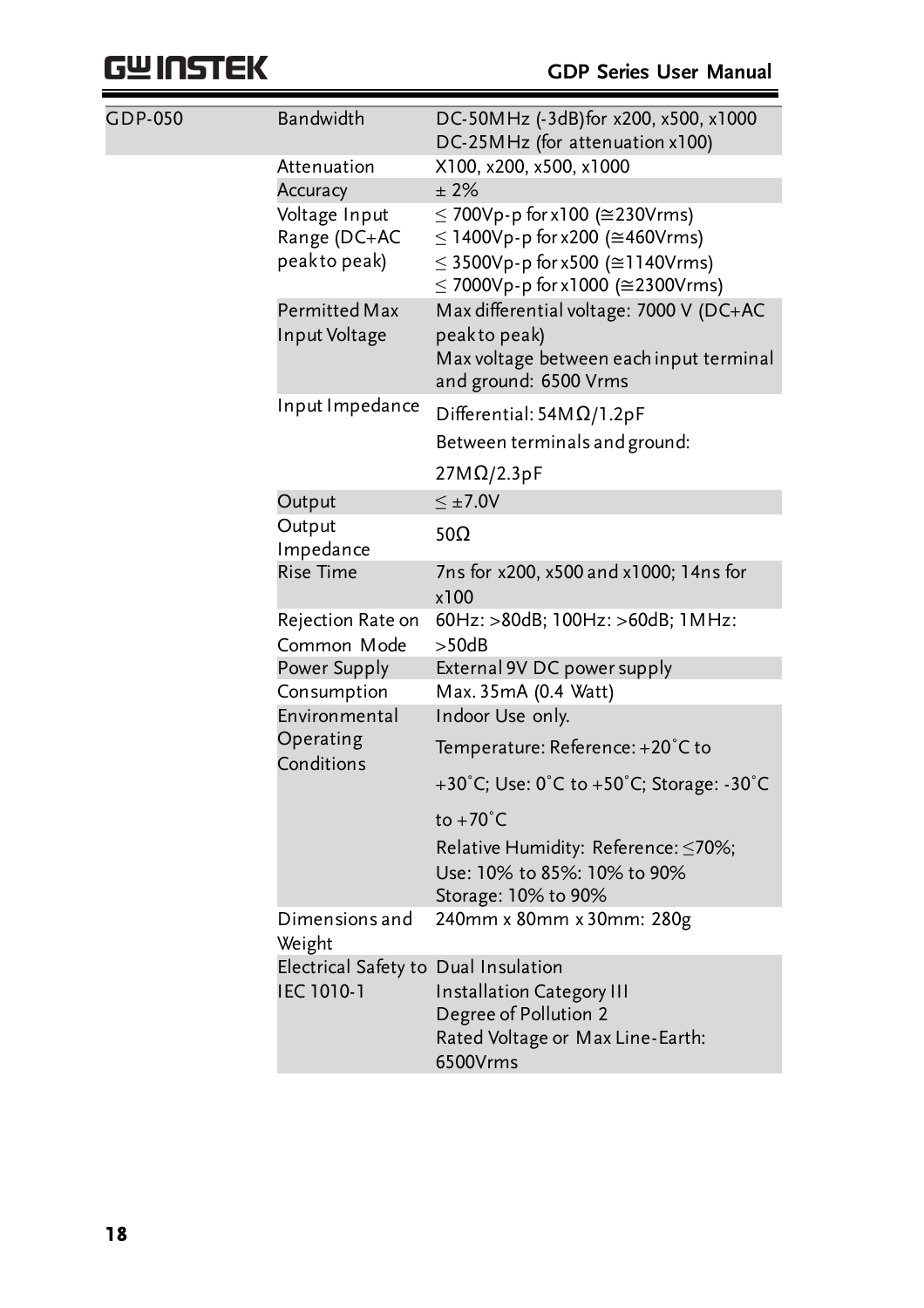## **GWINSTEK**

| <b>GDP-100</b> | Bandwidth                            | DC-100MHz (-3dB)for x200, x500, x1000<br>DC-50MHz (for attenuation x100) |
|----------------|--------------------------------------|--------------------------------------------------------------------------|
|                | Attenuation                          | X100, x200, x500, x1000                                                  |
|                | Accuracy                             | ± 2%                                                                     |
|                | Voltage Input                        | $\leq$ 700Vp-p for x100 ( $\approx$ 230Vrms)                             |
|                | Range (DC+AC                         | ≤ 1400Vp-p for x200 (≅460Vrms)                                           |
|                | peakto peak)                         | $≤$ 3500Vp-p for x500 (≅1140Vrms)<br>≤ 7000Vp-p for x1000 (≅2300Vrms)    |
|                | Permitted Max                        | Max differential voltage: 7000 V (DC+AC                                  |
|                | Input Voltage                        | peakto peak)                                                             |
|                |                                      | Max voltage between each input terminal                                  |
|                |                                      | and ground: 6500 Vrms                                                    |
|                | Input Impedance                      | Differential: $54M\Omega/1.2pF$                                          |
|                |                                      | Between terminals and ground:                                            |
|                |                                      | $27M\Omega/2.3pF$                                                        |
|                | Output                               | $\leq \pm 7.0$ V                                                         |
|                | Output<br>Impedance                  | 50 $\Omega$                                                              |
|                | <b>Rise Time</b>                     | 3.5ns for x200, x500 and x1000; 7ns for<br>x100                          |
|                | Rejection Rate on                    | 60Hz: >80dB; 100Hz: >60dB; 1MHz:                                         |
|                | Common Mode                          | >50dB                                                                    |
|                | Power Supply                         | External 9V DC power supply                                              |
|                | Consumption                          | Max. 35mA (0.4 Watt)                                                     |
|                | Environmental                        | Indoor Use only.                                                         |
|                | Operating<br>Conditions              | Temperature: Reference: +20°C to                                         |
|                |                                      | +30°C; Use: 0°C to +50°C; Storage: -30°C                                 |
|                |                                      | to $+70^{\circ}$ C                                                       |
|                |                                      | Relative Humidity: Reference: ≤70%;                                      |
|                |                                      | Use: 10% to 85%: 10% to 90%                                              |
|                |                                      | Storage: 10% to 90%                                                      |
|                | Dimensions and<br>Weight             | 240mm x 80mm x 30mm: 280g                                                |
|                | Electrical Safety to Dual Insulation |                                                                          |
|                | IEC 1010-1                           | <b>Installation Category III</b>                                         |
|                |                                      | Degree of Pollution 2                                                    |
|                |                                      | Rated Voltage or Max Line-Earth:<br>6500Vrms                             |